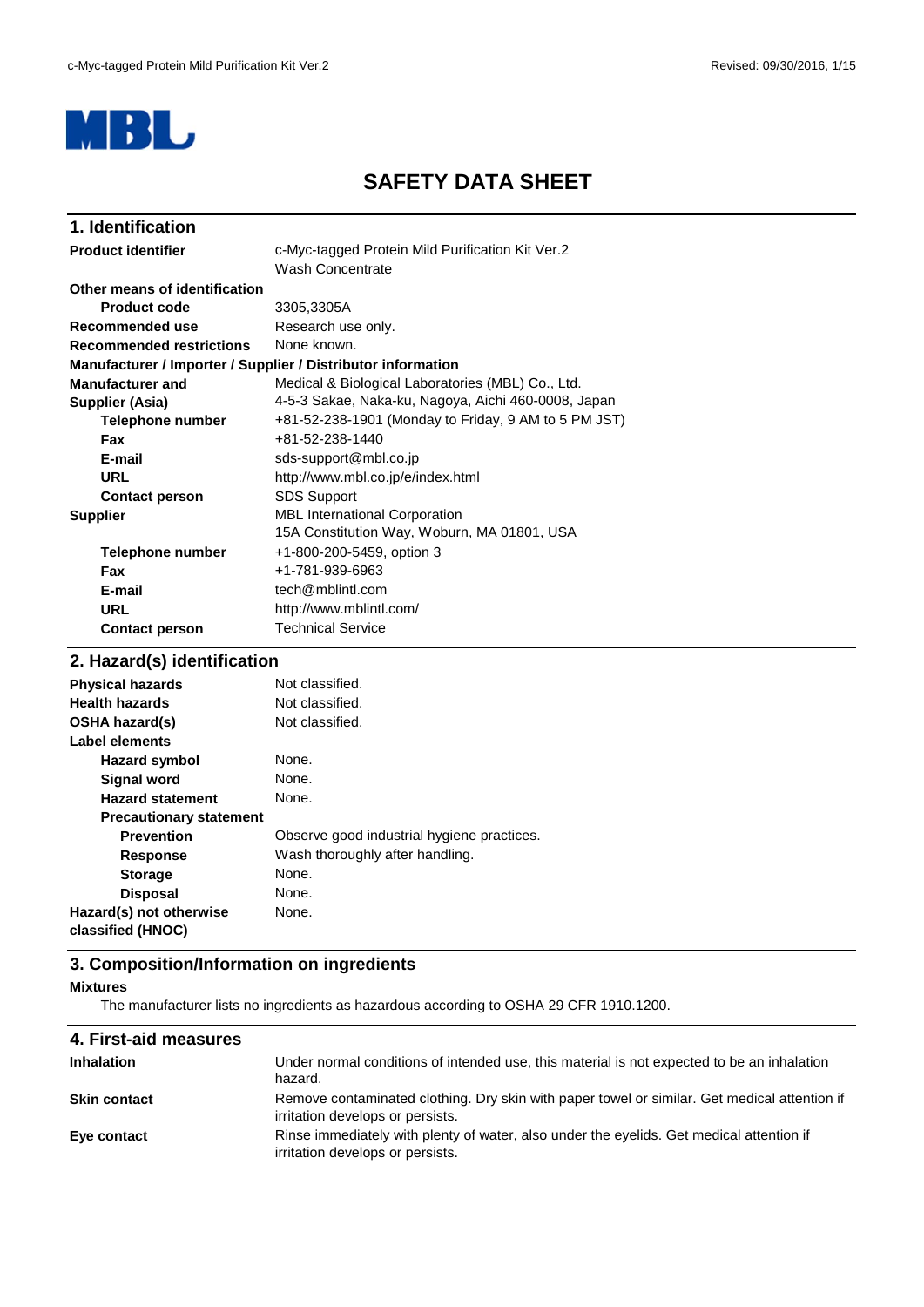| Ingestion                                                                    | No adverse effects due to ingestion are expected. Get medical attention if any discomfort<br>occurs. |
|------------------------------------------------------------------------------|------------------------------------------------------------------------------------------------------|
| Most important symptoms/<br>effects, acute and delayed                       | Dry skin.                                                                                            |
| Indication of immediate<br>medical attention and special<br>treatment needed | Treat symptomatically.                                                                               |
| <b>General information</b>                                                   | Get medical attention if any discomfort develops.                                                    |

### **5. Fire-fighting measures**

| Suitable extinguishing media<br>Unsuitable extinguishing<br>media   | Use fire-extinguishing media appropriate for surrounding materials.<br>None known.                                                                                                                                                       |
|---------------------------------------------------------------------|------------------------------------------------------------------------------------------------------------------------------------------------------------------------------------------------------------------------------------------|
| Specific hazards arising from None known.<br>the chemical           |                                                                                                                                                                                                                                          |
| Special protective equipment<br>and precautions for<br>firefighters | Self-contained breathing apparatus and full protective clothing should be worn when fighting<br>chemical fires. Selection of respiratory protection for firefighting: follow the general fire<br>precautions indicated in the workplace. |
| Fire-fighting equipment/<br><b>instructions</b>                     | Use standard firefighting procedures and consider the hazards of other involved materials.                                                                                                                                               |
| <b>General fire hazards</b>                                         | The product is non-combustible.                                                                                                                                                                                                          |

#### **6. Accidental release measures**

| <b>Personal precautions,</b><br>protective equipment and<br>emergency procedures | Avoid prolonged and repeated contact. Wear suitable protective clothing. For personal<br>protection, see Section 8 of the SDS. |
|----------------------------------------------------------------------------------|--------------------------------------------------------------------------------------------------------------------------------|
| <b>Methods and materials for</b>                                                 | Absorb spillage with non-combustible, absorbent material. After removal, flush contaminated                                    |
| containment and cleaning up                                                      | area thoroughly with water. For waste disposal, see Section 13 of the SDS.                                                     |
| <b>Environmental precautions</b>                                                 | Prevent further leakage or spillage if safe to do so.                                                                          |

# **7. Handling and storage**

|                                                                    | Precautions for safe handling Avoid prolonged and repeated contact. Wear appropriate personal protective equipment. |
|--------------------------------------------------------------------|---------------------------------------------------------------------------------------------------------------------|
|                                                                    | Observe good industrial hygiene practices.                                                                          |
| Conditions for safe storage,<br>including any<br>incompatibilities | Keep container closed.                                                                                              |

## **8. Exposure controls/personal protection**

| <b>Occupational exposure limits</b>      | No exposure limits noted for ingredient(s).                                                                                                                                                                                 |
|------------------------------------------|-----------------------------------------------------------------------------------------------------------------------------------------------------------------------------------------------------------------------------|
| <b>Biological limit values</b>           | No biological exposure limits noted for the ingredient(s).                                                                                                                                                                  |
| Appropriate engineering<br>controls      | Provide adequate ventilation.                                                                                                                                                                                               |
|                                          | Individual protection measures, such as personal protective equipment                                                                                                                                                       |
| <b>Eye/face protection</b>               | If risk of splashing, wear safety goggles or face shield.                                                                                                                                                                   |
| <b>Skin protection</b>                   |                                                                                                                                                                                                                             |
| <b>Hand protection</b>                   | Wear protective gloves. Be aware that the liquid may penetrate the gloves. Frequent change<br>is advisable. Suitable gloves can be recommended by the glove supplier.                                                       |
| Other                                    | Wear protective gloves. Wear appropriate clothing to prevent repeated or prolonged skin<br>contact.                                                                                                                         |
| <b>Respiratory protection</b>            | No protection is ordinarily required under normal conditions of use.                                                                                                                                                        |
| <b>Thermal hazards</b>                   | Wear appropriate thermal protective clothing, when necessary.                                                                                                                                                               |
| <b>General hygiene</b><br>considerations | Always observe good personal hygiene measures, such as washing after handling the<br>material and before eating, drinking, and/or smoking. Routinely wash work clothing and<br>protective equipment to remove contaminants. |

**9. Physical and chemical properties**

#### **Appearance**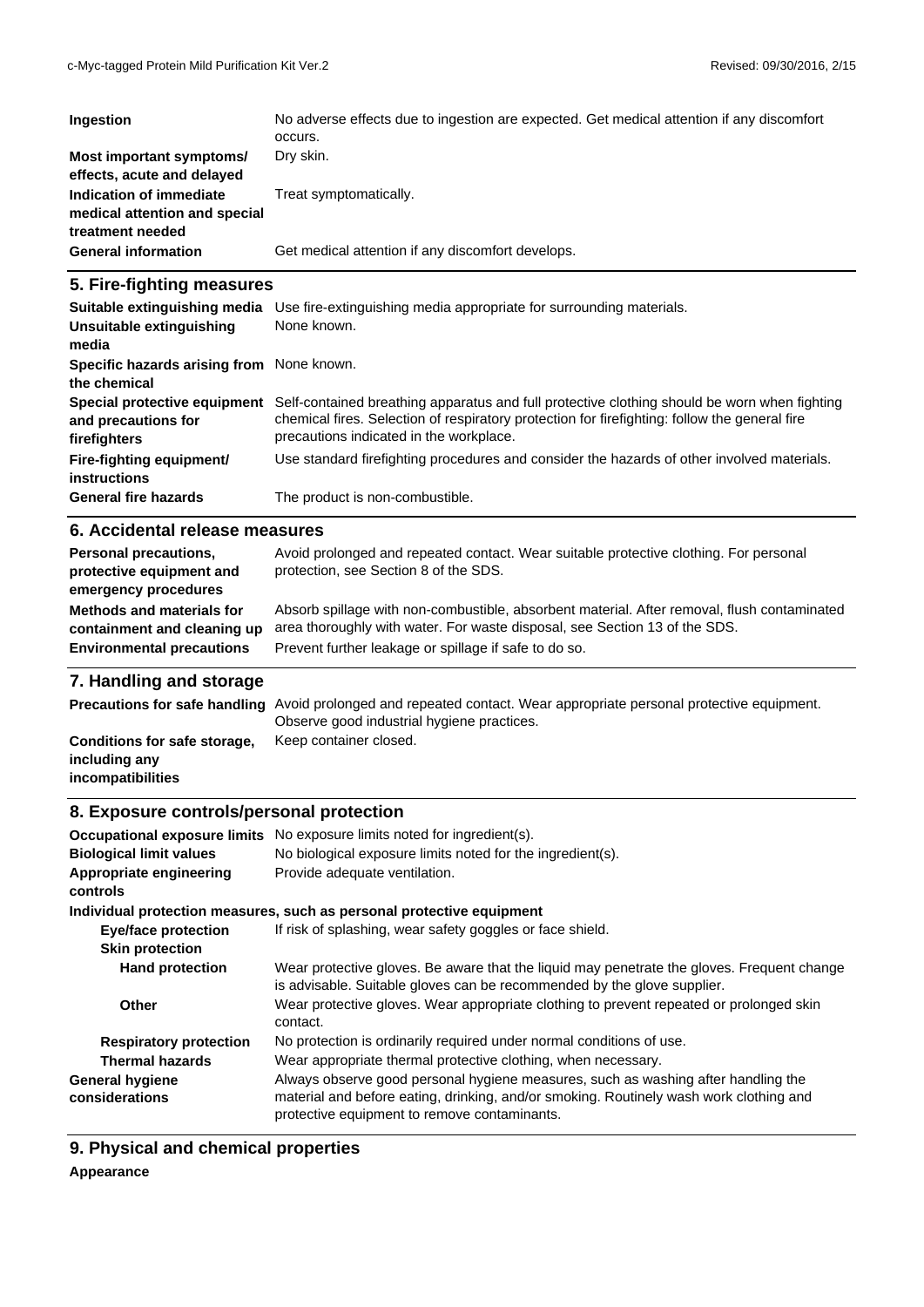| <b>Physical state</b>                        | Liquid.           |
|----------------------------------------------|-------------------|
| <b>Form</b>                                  | Liquid.           |
| Color                                        | Colorless.        |
| Odor                                         | Odorless.         |
| <b>Odor threshold</b>                        | Not available.    |
| pH                                           | Not available.    |
| <b>Melting point/freezing point</b>          | Not available.    |
| Initial boiling point and                    | Not available.    |
| boiling range                                |                   |
| <b>Flash point</b>                           | Not available.    |
| <b>Evaporation rate</b>                      | Not available.    |
| Flammability (solid, gas)                    | Not applicable.   |
| Upper/lower flammability or explosive limits |                   |
| <b>Flammability limit</b>                    | Not available.    |
| - lower (%)                                  |                   |
| <b>Flammability limit</b>                    | Not available.    |
| - upper (%)                                  |                   |
| Vapor pressure                               | Not available.    |
| Vapor density                                | Not available.    |
| <b>Relative density</b>                      | Not available.    |
| Solubility(ies)                              | Soluble in water. |
| <b>Partition coefficient</b>                 | Not available.    |
| (n-octanol/water)                            |                   |
| <b>Auto-ignition temperature</b>             | Not available.    |
| <b>Decomposition temperature</b>             | Not available.    |
| <b>Viscosity</b>                             | Not available.    |
| $AD$ Cichility and reactivity                |                   |

#### **10. Stability and reactivity**

| <b>Reactivity</b>                            | The product is stable and non reactive under normal conditions of use, storage and |
|----------------------------------------------|------------------------------------------------------------------------------------|
| <b>Chemical stability</b>                    | Stable at normal conditions.                                                       |
| <b>Possibility of hazardous</b><br>reactions | None known.                                                                        |
| <b>Conditions to avoid</b>                   | None known.                                                                        |
| Incompatible materials                       | None known.                                                                        |
| <b>Hazardous decomposition</b><br>products   | No hazard in normal industrial use.                                                |

# **11. Toxicological information**

| Information on likely routes of exposure |                                                                                                       |
|------------------------------------------|-------------------------------------------------------------------------------------------------------|
| Ingestion                                | Large quantities: May cause discomfort if swallowed.                                                  |
| <b>Inhalation</b>                        | Under normal conditions of intended use, this material is not expected to be an inhalation<br>hazard. |
| <b>Skin contact</b>                      | Prolonged contact may cause dryness of the skin.                                                      |
| Eye contact                              | Direct contact with eyes may cause temporary irritation.                                              |
| Symptoms related to the                  | Dry skin.                                                                                             |
| physical, chemical and                   |                                                                                                       |
| toxicological characteristics            |                                                                                                       |
| Information on toxicological effects     |                                                                                                       |
| <b>Acute toxicity</b>                    | Large quantities: May cause discomfort if swallowed.                                                  |
| <b>Skin corrosion/irritation</b>         | Prolonged contact may cause dryness of the skin.                                                      |
| Serious eye damage/eye                   | Direct contact with eyes may cause temporary irritation.                                              |
| irritation                               |                                                                                                       |
| <b>Respiratory sensitization</b>         | No data available.                                                                                    |
| <b>Skin sensitization</b>                | Not a skin sensitizer.                                                                                |
| Germ cell mutagenicity                   | No data available.                                                                                    |
| Carcinogenicity                          | No data available.                                                                                    |
| <b>Reproductive toxicity</b>             | No data available.                                                                                    |
|                                          |                                                                                                       |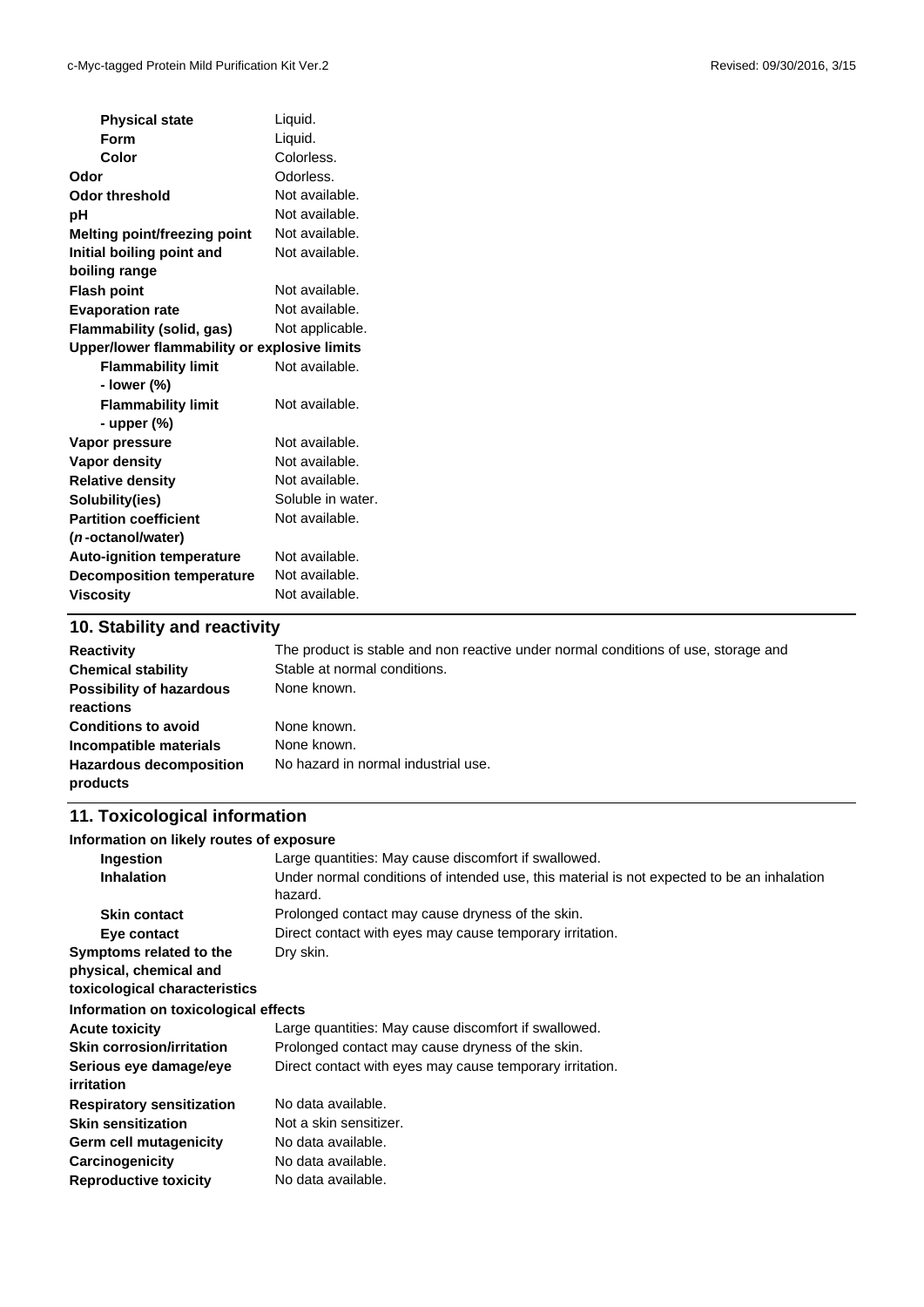| Specific target organ toxicity No data available.        |                    |
|----------------------------------------------------------|--------------------|
| - single exposure                                        |                    |
| <b>Specific target organ toxicity</b> No data available. |                    |
| - repeated exposure                                      |                    |
| <b>Aspiration hazard</b>                                 | No data available. |
|                                                          |                    |

| 12. Ecological information                       |                                                                                                                                                                                                                  |  |
|--------------------------------------------------|------------------------------------------------------------------------------------------------------------------------------------------------------------------------------------------------------------------|--|
| <b>Ecotoxicity</b>                               | The product components are not classified as environmentally hazardous. However, this<br>does not exclude the possibility that large or frequent spills have a harmful or damaging<br>effect on the environment. |  |
| Persistence and degradability No data available. |                                                                                                                                                                                                                  |  |
| <b>Bioaccumulative potential</b>                 | No data available.                                                                                                                                                                                               |  |
| <b>Mobility in soil</b>                          | No data available.                                                                                                                                                                                               |  |
| <b>Mobility in general</b>                       | The product is water soluble and may spread in water systems.                                                                                                                                                    |  |
| Other adverse effects                            | No data available.                                                                                                                                                                                               |  |

#### **13. Disposal considerations**

| <b>Disposal instructions</b> | Dispose of in accordance with all applicable regulations. Do not discharge into drains, water<br>courses or onto the ground. |
|------------------------------|------------------------------------------------------------------------------------------------------------------------------|
| Local disposal regulations   | Dispose of in accordance with local regulations.                                                                             |
| Hazardous waste code         | Not regulated.                                                                                                               |
|                              | Waste from residues / unused Dispose of in accordance with local regulations.                                                |
| products                     |                                                                                                                              |
| Contaminated packaging       | Dispose of in same manner as unused product.                                                                                 |

### **14. Transport information**

| <b>DOT</b>                         | Not regulated as dangerous goods. |
|------------------------------------|-----------------------------------|
| <b>IATA</b>                        | Not regulated as dangerous goods. |
| <b>IMDG</b>                        | Not regulated as dangerous goods. |
| <b>Transport in bulk according</b> | Not applicable.                   |
| to Annex II of MARPOL 73/78        |                                   |
| and the IBC Code                   |                                   |

### **15. Regulatory information**

| US federal regulations                                                                                                                                                                   | This product is not hazardous according to OSHA 29CFR 1910.1200.<br>All components are on the U.S. EPA TSCA Inventory List.         |                                                                                                                    |
|------------------------------------------------------------------------------------------------------------------------------------------------------------------------------------------|-------------------------------------------------------------------------------------------------------------------------------------|--------------------------------------------------------------------------------------------------------------------|
| TSCA Section 12(b) Export Notification (40 CFR 707, Subpt. D)<br>OSHA Specifically Regulated Substances (29 CFR 1910.1001-1050)<br><b>CERCLA Hazardous Substance List (40 CFR 302.4)</b> |                                                                                                                                     | Not regulated.<br>Not listed.<br>Not listed.                                                                       |
| <b>Hazard categories</b>                                                                                                                                                                 | Superfund Amendments and Reauthorization Act of 1986 (SARA)                                                                         | Immediate Hazard - No<br>Delayed Hazard - No<br>Fire Hazard - No<br>Pressure Hazard - No<br>Reactivity Hazard - No |
| <b>SARA 302 Extremely hazardous substance</b>                                                                                                                                            |                                                                                                                                     | No.                                                                                                                |
| SARA 311/312 Hazardous chemical                                                                                                                                                          |                                                                                                                                     | No.                                                                                                                |
| SARA 313 (TRI reporting)                                                                                                                                                                 |                                                                                                                                     | Not regulated.                                                                                                     |
| Other federal regulations                                                                                                                                                                |                                                                                                                                     |                                                                                                                    |
|                                                                                                                                                                                          | Clean Air Act (CAA) Section 112 Hazardous Air Pollutants (HAPs) List                                                                | Not regulated.                                                                                                     |
| Clean Air Act (CAA) Section 112(r) Accidental Release Prevention (40 CFR 68.130)                                                                                                         |                                                                                                                                     | Not regulated.                                                                                                     |
| Safe Drinking Water Act (SDWA)                                                                                                                                                           |                                                                                                                                     | Not regulated.                                                                                                     |
|                                                                                                                                                                                          | Drug Enforcement Administration (DEA). List 2, Essential Chemicals (21 CFR<br>1310.02(b) and 1310.04(f)(2) and Chemical Code Number | Not listed.                                                                                                        |
| Drug Enforcement Administration (DEA). List 1 & 2 Exempt Chemical Mixtures (21<br>CFR 1310.12(c))                                                                                        |                                                                                                                                     | Not regulated.                                                                                                     |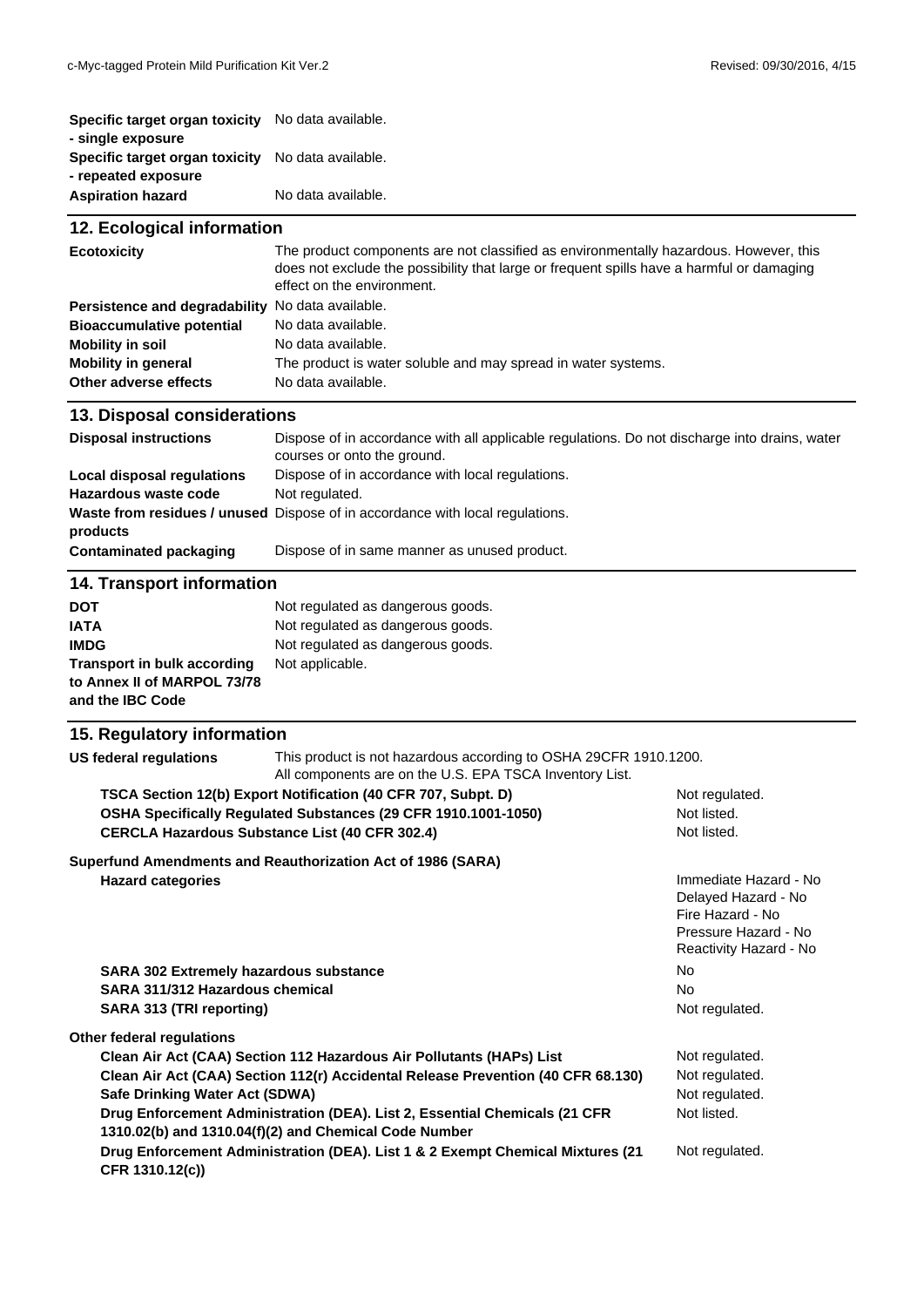| <b>DEA Exempt Chemical Mixtures Code Number</b><br><b>Food and Drug Administration (FDA)</b> |                                                                                                                    | Not regulated.<br>Not regulated. |            |
|----------------------------------------------------------------------------------------------|--------------------------------------------------------------------------------------------------------------------|----------------------------------|------------|
|                                                                                              |                                                                                                                    |                                  |            |
| Massachusetts RTK - Substance List                                                           |                                                                                                                    | Not regulated.                   |            |
|                                                                                              | New Jersey Worker and Community Right-to-Know Act                                                                  | Not regulated.                   |            |
| Pennsylvania RTK - Hazardous Substances                                                      |                                                                                                                    | Not regulated.                   |            |
| <b>Rhode Island RTK</b>                                                                      |                                                                                                                    | Not regulated.                   |            |
| California Proposition 65 - Carcinogens & Reproductive Toxicity (CRT)                        |                                                                                                                    | Not listed.                      |            |
| <b>International Inventories</b>                                                             |                                                                                                                    |                                  |            |
| Country(s) or region                                                                         | Inventory name                                                                                                     | On inventory (yes/no)*           |            |
| <b>Australia</b>                                                                             | Australian Inventory of Chemical Substances (AICS)                                                                 |                                  | Yes        |
| Canada                                                                                       | Domestic Substances List (DSL)                                                                                     |                                  | <b>Yes</b> |
| Canada                                                                                       | Non-Domestic Substances List (NDSL)                                                                                |                                  | No         |
| China                                                                                        | Inventory of Existing Chemical Substances in China (IECSC)                                                         |                                  | Yes        |
| <b>Europe</b>                                                                                | EC Inventory                                                                                                       |                                  | <b>Yes</b> |
| Japan                                                                                        | Inventory of Existing and New Chemical Substances (ENCS)                                                           |                                  | Yes        |
| Korea                                                                                        | Existing Chemicals List (ECL)                                                                                      |                                  | Yes        |
| <b>New Zealand</b>                                                                           | New Zealand Inventory                                                                                              |                                  | <b>Yes</b> |
| <b>Philippines</b>                                                                           | Philippine Inventory of Chemicals and Chemical Substances (PICCS)                                                  |                                  | <b>Yes</b> |
| <b>United States &amp; Puerto</b>                                                            | Toxic Substances Control Act (TSCA) Inventory                                                                      |                                  | Yes        |
| <b>Rico</b>                                                                                  |                                                                                                                    |                                  |            |
|                                                                                              | *A "Yes" indicates this product complies with the inventory requirements administered by the governing country(s). |                                  |            |

A "No" indicates that one or more components of the product are not listed or exempt from listing on the inventory administered by the governing country(s).

# **16. Other information**

| <b>Issue date</b>          | 01/30/2016                                                                                                                                                                                                                    |
|----------------------------|-------------------------------------------------------------------------------------------------------------------------------------------------------------------------------------------------------------------------------|
| <b>Revision date</b>       | 09/30/2016                                                                                                                                                                                                                    |
| Version                    | 10                                                                                                                                                                                                                            |
| <b>Further information</b> | Not available.                                                                                                                                                                                                                |
| <b>Disclaimer</b>          | This information is provided without warranty. The information is believed to be correct. This<br>information should be used to make an independent determination of the methods to<br>safequard workers and the environment. |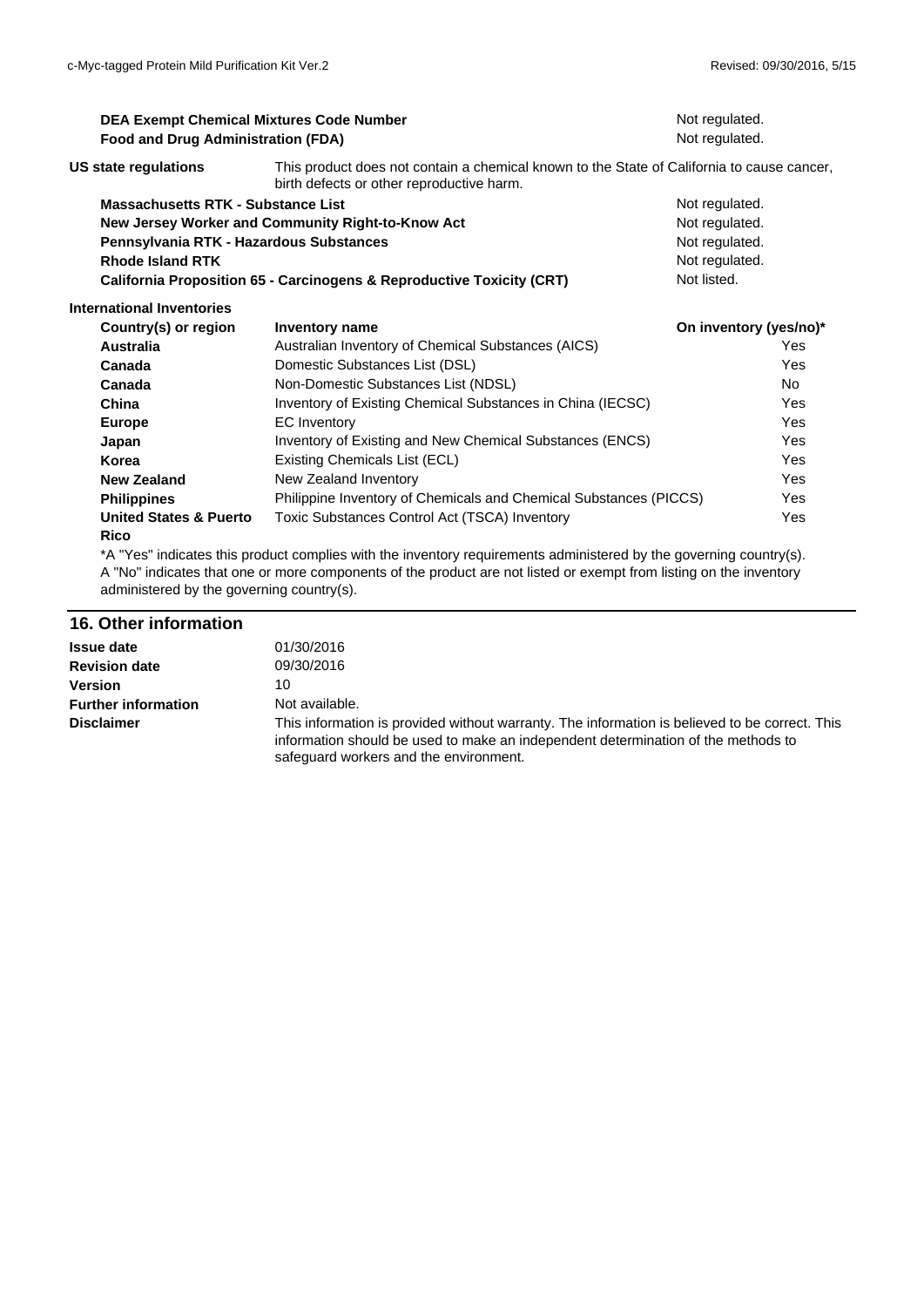

# **SAFETY DATA SHEET**

| 1. Identification               |                                                                            |
|---------------------------------|----------------------------------------------------------------------------|
| <b>Product identifier</b>       | c-Myc-tagged Protein Mild Purification Kit Ver.2<br><b>Elution Peptide</b> |
| Other means of identification   |                                                                            |
| <b>Product code</b>             | 3305,3305A                                                                 |
| Recommended use                 | Research use only.                                                         |
| <b>Recommended restrictions</b> | None known.                                                                |
|                                 | Manufacturer / Importer / Supplier / Distributor information               |
| <b>Manufacturer and</b>         | Medical & Biological Laboratories (MBL) Co., Ltd.                          |
| Supplier (Asia)                 | 4-5-3 Sakae, Naka-ku, Nagoya, Aichi 460-0008, Japan                        |
| <b>Telephone number</b>         | +81-52-238-1901 (Monday to Friday, 9 AM to 5 PM JST)                       |
| <b>Fax</b>                      | +81-52-238-1440                                                            |
| E-mail                          | sds-support@mbl.co.jp                                                      |
| <b>URL</b>                      | http://www.mbl.co.jp/e/index.html                                          |
| <b>Contact person</b>           | <b>SDS Support</b>                                                         |
| <b>Supplier</b>                 | <b>MBL International Corporation</b>                                       |
|                                 | 15A Constitution Way, Woburn, MA 01801, USA                                |
| Telephone number                | +1-800-200-5459, option 3                                                  |
| Fax                             | +1-781-939-6963                                                            |
| E-mail                          | tech@mblintl.com                                                           |
| <b>URL</b>                      | http://www.mblintl.com/                                                    |
| <b>Contact person</b>           | <b>Technical Service</b>                                                   |
|                                 |                                                                            |

## **2. Hazard(s) identification**

| <b>Physical hazards</b>        | Not classified.                            |
|--------------------------------|--------------------------------------------|
| <b>Health hazards</b>          | Not classified.                            |
| OSHA hazard(s)                 | Not classified.                            |
| <b>Label elements</b>          |                                            |
| <b>Hazard symbol</b>           | None.                                      |
| <b>Signal word</b>             | None.                                      |
| <b>Hazard statement</b>        | None.                                      |
| <b>Precautionary statement</b> |                                            |
| <b>Prevention</b>              | Observe good industrial hygiene practices. |
| <b>Response</b>                | Wash thoroughly after handling.            |
| <b>Storage</b>                 | None.                                      |
| <b>Disposal</b>                | None.                                      |
| Hazard(s) not otherwise        | None.                                      |
| classified (HNOC)              |                                            |

# **3. Composition/Information on ingredients**

#### **Mixtures**

The manufacturer lists no ingredients as hazardous according to OSHA 29 CFR 1910.1200.

| 4. First-aid measures |                                                                                                                                                                                          |
|-----------------------|------------------------------------------------------------------------------------------------------------------------------------------------------------------------------------------|
| <b>Inhalation</b>     | Move injured person into fresh air and keep person calm under observation. Get medical<br>attention if any discomfort continues.                                                         |
| <b>Skin contact</b>   | Wash contact areas with soap and water. Get medical attention if irritation develops or<br>persists.                                                                                     |
| Eye contact           | Do not rub eye. Rinse the eye with water immediately. Make sure to remove any contact<br>lenses from the eyes before rinsing. Get medical attention if irritation develops and persists. |
| <b>Ingestion</b>      | Rinse mouth thoroughly if dust is ingested. Get medical attention if any discomfort continues.                                                                                           |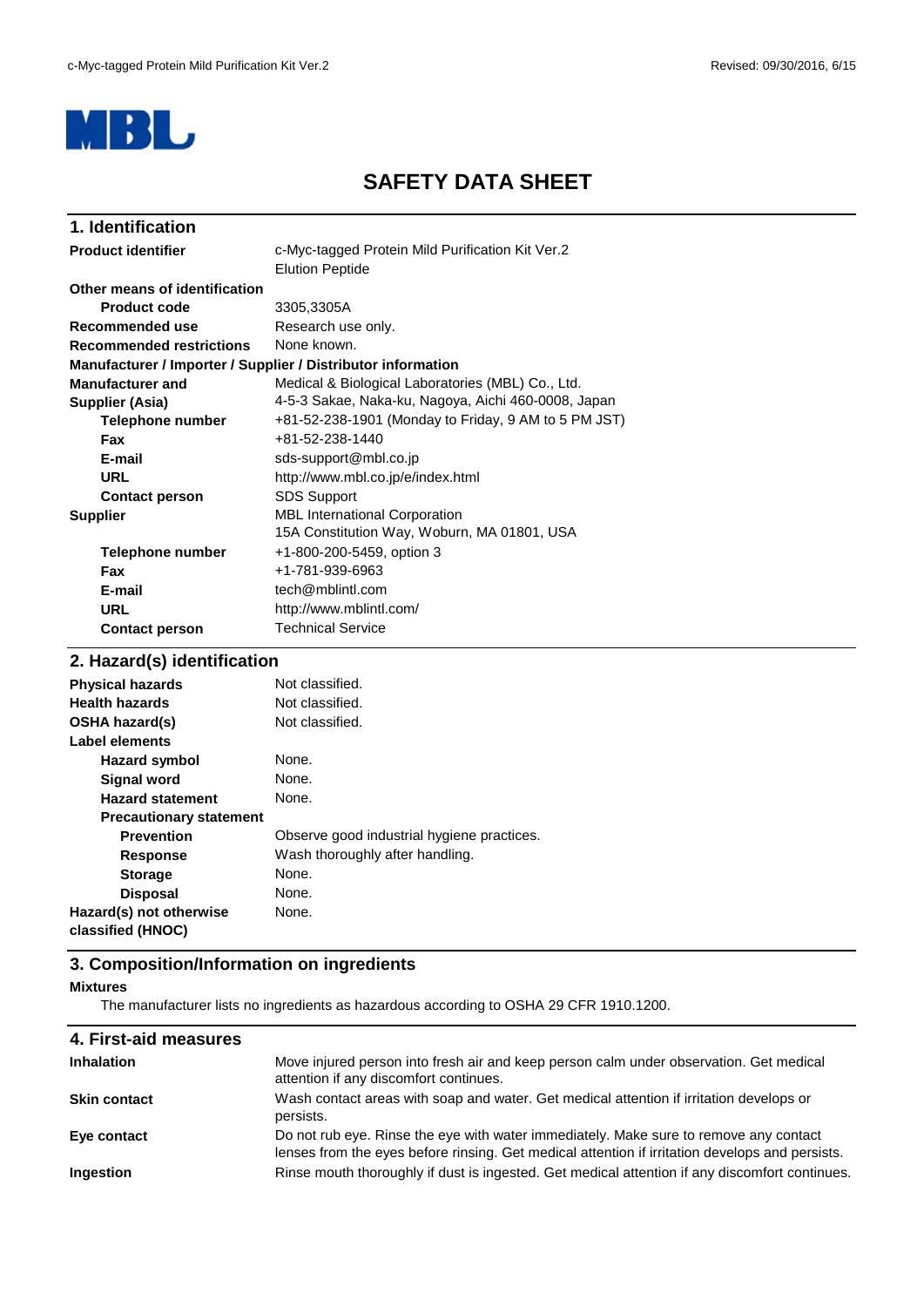| Most important symptoms/<br>effects, acute and delayed                       | Dry skin.                                         |
|------------------------------------------------------------------------------|---------------------------------------------------|
| Indication of immediate<br>medical attention and special<br>treatment needed | Treat symptomatically.                            |
| <b>General information</b>                                                   | Get medical attention if any discomfort develops. |

#### **5. Fire-fighting measures**

| Suitable extinguishing media<br>Unsuitable extinguishing<br>media   | Use fire-extinguishing media appropriate for surrounding materials.<br>None known.                                                                                                                                                       |
|---------------------------------------------------------------------|------------------------------------------------------------------------------------------------------------------------------------------------------------------------------------------------------------------------------------------|
| Specific hazards arising from None known.<br>the chemical           |                                                                                                                                                                                                                                          |
| Special protective equipment<br>and precautions for<br>firefighters | Self-contained breathing apparatus and full protective clothing should be worn when fighting<br>chemical fires. Selection of respiratory protection for firefighting: follow the general fire<br>precautions indicated in the workplace. |
| Fire-fighting equipment/<br>instructions                            | Use standard firefighting procedures and consider the hazards of other involved materials.                                                                                                                                               |

#### **6. Accidental release measures**

| Personal precautions,<br>protective equipment and<br>emergency procedures | Avoid prolonged and repeated contact. Wear suitable protective clothing. For personal<br>protection, see Section 8 of the SDS.                                                                            |
|---------------------------------------------------------------------------|-----------------------------------------------------------------------------------------------------------------------------------------------------------------------------------------------------------|
| Methods and materials for<br>containment and cleaning up                  | Sweep up or vacuum up spillage and collect in suitable container for disposal. After removal,<br>flush contaminated area thoroughly with water. Never return spills to original containers for<br>re-use. |
| <b>Environmental precautions</b>                                          | Prevent further leakage or spillage if safe to do so.                                                                                                                                                     |
| 7 Handling and oferage                                                    |                                                                                                                                                                                                           |

#### **7. Handling and storage**

|                              | Precautions for safe handling Avoid prolonged and repeated contact. Wear appropriate personal protective equipment.<br>Observe good industrial hygiene practices. |
|------------------------------|-------------------------------------------------------------------------------------------------------------------------------------------------------------------|
| Conditions for safe storage, | Keep container closed.                                                                                                                                            |
| including any                |                                                                                                                                                                   |
| incompatibilities            |                                                                                                                                                                   |

# **8. Exposure controls/personal protection**

|                                          | <b>Occupational exposure limits</b> No exposure limits noted for ingredient(s).                                                                                                                                             |
|------------------------------------------|-----------------------------------------------------------------------------------------------------------------------------------------------------------------------------------------------------------------------------|
| <b>Biological limit values</b>           | No biological exposure limits noted for the ingredient(s).                                                                                                                                                                  |
| Appropriate engineering<br>controls      | Provide adequate ventilation. Minimize dust generation and accumulation. Provide easy<br>access to water supply and eye wash facilities.                                                                                    |
|                                          | Individual protection measures, such as personal protective equipment                                                                                                                                                       |
| <b>Eye/face protection</b>               | If risk of splashing, wear safety goggles or face shield.                                                                                                                                                                   |
| <b>Skin protection</b>                   |                                                                                                                                                                                                                             |
| <b>Hand protection</b>                   | Wear protective gloves. Frequent change is advisable. Suitable gloves can be recommended<br>by the glove supplier.                                                                                                          |
| Other                                    | Wear protective gloves. Wear appropriate clothing to prevent repeated or prolonged skin<br>contact.                                                                                                                         |
| <b>Respiratory protection</b>            | No protection is ordinarily required under normal conditions of use.                                                                                                                                                        |
| <b>Thermal hazards</b>                   | Wear appropriate thermal protective clothing, when necessary.                                                                                                                                                               |
| <b>General hygiene</b><br>considerations | Always observe good personal hygiene measures, such as washing after handling the<br>material and before eating, drinking, and/or smoking. Routinely wash work clothing and<br>protective equipment to remove contaminants. |

### **9. Physical and chemical properties**

| Appearance            |         |
|-----------------------|---------|
| <b>Physical state</b> | Solid.  |
| Form                  | Powder. |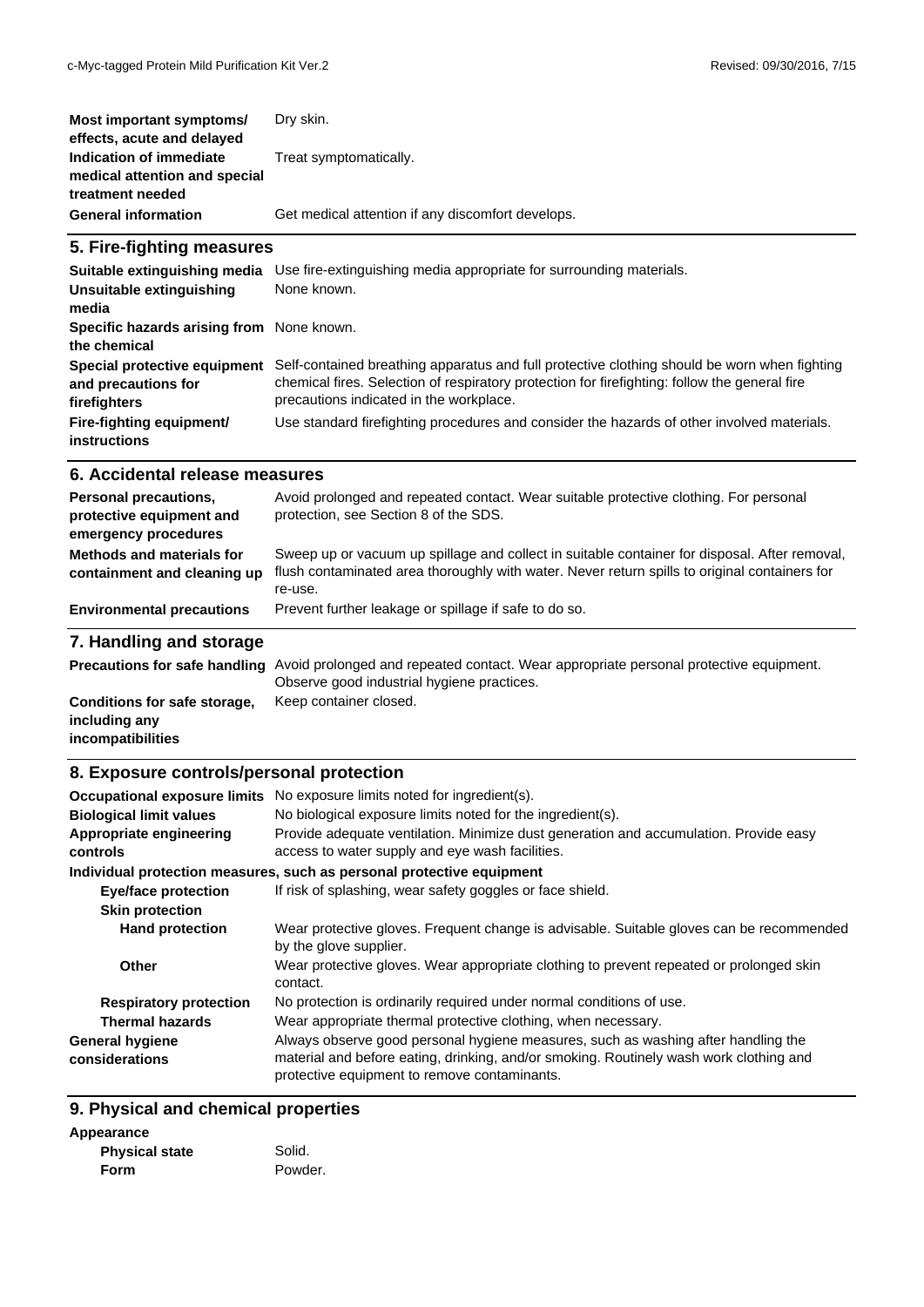L,

| Color                                        | White.            |
|----------------------------------------------|-------------------|
| Odor                                         | Odorless.         |
| Odor threshold                               | Not available.    |
| pH                                           | Not available.    |
| Melting point/freezing point                 | Not available.    |
| Initial boiling point and                    | Not available.    |
| boiling range                                |                   |
| <b>Flash point</b>                           | Not available.    |
| <b>Evaporation rate</b>                      | Not available.    |
| Flammability (solid, gas)                    | Not applicable.   |
| Upper/lower flammability or explosive limits |                   |
| <b>Flammability limit</b>                    | Not available.    |
| - lower (%)                                  |                   |
| <b>Flammability limit</b>                    | Not available.    |
| - upper (%)                                  |                   |
| Vapor pressure                               | Not available.    |
| Vapor density                                | Not available.    |
| <b>Relative density</b>                      | Not available.    |
| Solubility(ies)                              | Soluble in water. |
| <b>Partition coefficient</b>                 | Not available.    |
| (n-octanol/water)                            |                   |
| <b>Auto-ignition temperature</b>             | Not available.    |
| <b>Decomposition temperature</b>             | Not available.    |
| <b>Viscosity</b>                             | Not available.    |
|                                              |                   |

### **10. Stability and reactivity**

| <b>Reactivity</b>                            | The product is stable and non reactive under normal conditions of use, storage and |
|----------------------------------------------|------------------------------------------------------------------------------------|
| <b>Chemical stability</b>                    | Stable at normal conditions.                                                       |
| <b>Possibility of hazardous</b><br>reactions | None known.                                                                        |
| <b>Conditions to avoid</b>                   | None known.                                                                        |
| Incompatible materials                       | None known.                                                                        |
| <b>Hazardous decomposition</b><br>products   | No hazard in normal industrial use.                                                |

## **11. Toxicological information**

#### **Information on likely routes of exposure**

| Ingestion                            | Large quantities: May cause discomfort if swallowed.     |  |  |
|--------------------------------------|----------------------------------------------------------|--|--|
| <b>Inhalation</b>                    | Dust may irritate respiratory system.                    |  |  |
| <b>Skin contact</b>                  | Prolonged contact may cause dryness of the skin.         |  |  |
| Eye contact                          | Direct contact with eyes may cause temporary irritation. |  |  |
| Symptoms related to the              | Dry skin.                                                |  |  |
| physical, chemical and               |                                                          |  |  |
| toxicological characteristics        |                                                          |  |  |
| Information on toxicological effects |                                                          |  |  |
| <b>Acute toxicity</b>                | Large quantities: May cause discomfort if swallowed.     |  |  |
| <b>Skin corrosion/irritation</b>     | Prolonged contact may cause dryness of the skin.         |  |  |
| Serious eye damage/eye               | Direct contact with eyes may cause temporary irritation. |  |  |
| irritation                           |                                                          |  |  |
| <b>Respiratory sensitization</b>     | No data available.                                       |  |  |
| <b>Skin sensitization</b>            | Not a skin sensitizer.                                   |  |  |
| Germ cell mutagenicity               | No data available.                                       |  |  |
| Carcinogenicity                      | No data available.                                       |  |  |
| <b>Reproductive toxicity</b>         | No data available.                                       |  |  |
| Specific target organ toxicity       | No data available.                                       |  |  |
| - single exposure                    |                                                          |  |  |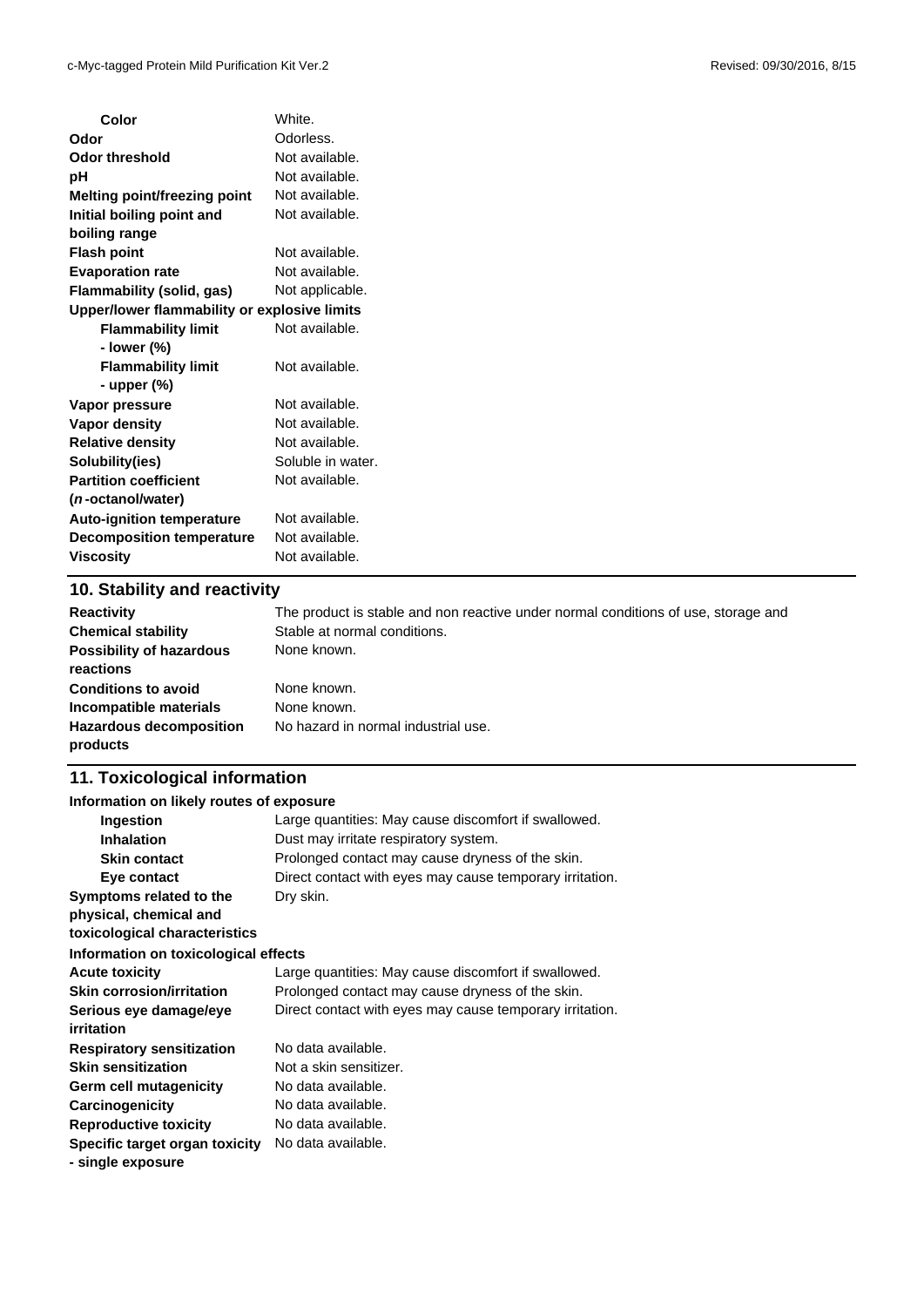| Specific target organ toxicity No data available.<br>- repeated exposure                                                                                                                 |                                                                                                                                                                                                                                        |                                                                                                                    |  |
|------------------------------------------------------------------------------------------------------------------------------------------------------------------------------------------|----------------------------------------------------------------------------------------------------------------------------------------------------------------------------------------------------------------------------------------|--------------------------------------------------------------------------------------------------------------------|--|
| <b>Aspiration hazard</b>                                                                                                                                                                 | No data available.                                                                                                                                                                                                                     |                                                                                                                    |  |
| 12. Ecological information                                                                                                                                                               |                                                                                                                                                                                                                                        |                                                                                                                    |  |
| <b>Ecotoxicity</b>                                                                                                                                                                       | The product components are not classified as environmentally hazardous. However, this<br>does not exclude the possibility that large or frequent spills have a harmful or damaging<br>effect on the environment.                       |                                                                                                                    |  |
| Persistence and degradability No data available.<br><b>Bioaccumulative potential</b><br><b>Mobility in soil</b><br><b>Mobility in general</b><br>Other adverse effects                   | No data available.<br>No data available.<br>The product is water soluble and may spread in water systems.<br>No data available.                                                                                                        |                                                                                                                    |  |
| 13. Disposal considerations                                                                                                                                                              |                                                                                                                                                                                                                                        |                                                                                                                    |  |
| <b>Disposal instructions</b>                                                                                                                                                             | Dispose of in accordance with all applicable regulations. Do not discharge into drains, water<br>courses or onto the ground.                                                                                                           |                                                                                                                    |  |
| <b>Local disposal regulations</b><br><b>Hazardous waste code</b><br>products                                                                                                             | Dispose of in accordance with local regulations.<br>Not regulated.<br>Waste from residues / unused Dispose of in accordance with local regulations.                                                                                    |                                                                                                                    |  |
| <b>Contaminated packaging</b>                                                                                                                                                            | Dispose of in same manner as unused product.                                                                                                                                                                                           |                                                                                                                    |  |
| 14. Transport information                                                                                                                                                                |                                                                                                                                                                                                                                        |                                                                                                                    |  |
| <b>DOT</b><br><b>IATA</b><br><b>IMDG</b><br><b>Transport in bulk according</b><br>to Annex II of MARPOL 73/78<br>and the IBC Code                                                        | Not regulated as dangerous goods.<br>Not regulated as dangerous goods.<br>Not regulated as dangerous goods.<br>Not applicable.                                                                                                         |                                                                                                                    |  |
| 15. Regulatory information                                                                                                                                                               |                                                                                                                                                                                                                                        |                                                                                                                    |  |
| <b>US federal regulations</b>                                                                                                                                                            | This product is not hazardous according to OSHA 29CFR 1910.1200.<br>All components are on the U.S. EPA TSCA Inventory List.                                                                                                            |                                                                                                                    |  |
| TSCA Section 12(b) Export Notification (40 CFR 707, Subpt. D)<br>OSHA Specifically Regulated Substances (29 CFR 1910.1001-1050)<br><b>CERCLA Hazardous Substance List (40 CFR 302.4)</b> |                                                                                                                                                                                                                                        | Not regulated.<br>Not listed.<br>Not listed.                                                                       |  |
| <b>Hazard categories</b>                                                                                                                                                                 | Superfund Amendments and Reauthorization Act of 1986 (SARA)                                                                                                                                                                            | Immediate Hazard - No<br>Delayed Hazard - No<br>Fire Hazard - No<br>Pressure Hazard - No<br>Reactivity Hazard - No |  |
| <b>SARA 302 Extremely hazardous substance</b><br>SARA 311/312 Hazardous chemical<br><b>SARA 313 (TRI reporting)</b>                                                                      |                                                                                                                                                                                                                                        | No<br>No<br>Not regulated.                                                                                         |  |
| Other federal regulations<br>Safe Drinking Water Act (SDWA)                                                                                                                              | Clean Air Act (CAA) Section 112 Hazardous Air Pollutants (HAPs) List<br>Clean Air Act (CAA) Section 112(r) Accidental Release Prevention (40 CFR 68.130)<br>Drug Enforcement Administration (DEA). List 2, Essential Chemicals (21 CFR | Not regulated.<br>Not regulated.<br>Not regulated.<br>Not listed.                                                  |  |
| 1310.02(b) and 1310.04(f)(2) and Chemical Code Number<br>Drug Enforcement Administration (DEA). List 1 & 2 Exempt Chemical Mixtures (21                                                  |                                                                                                                                                                                                                                        | Not regulated.                                                                                                     |  |

**Drug Enforcement Administration (DEA). List 1 & 2 Exempt Chemical Mixtures (21 CFR 1310.12(c))** DEA Exempt Chemical Mixtures Code Number Not regulated.

Food and Drug Administration (FDA) **Not regulated.** Not regulated.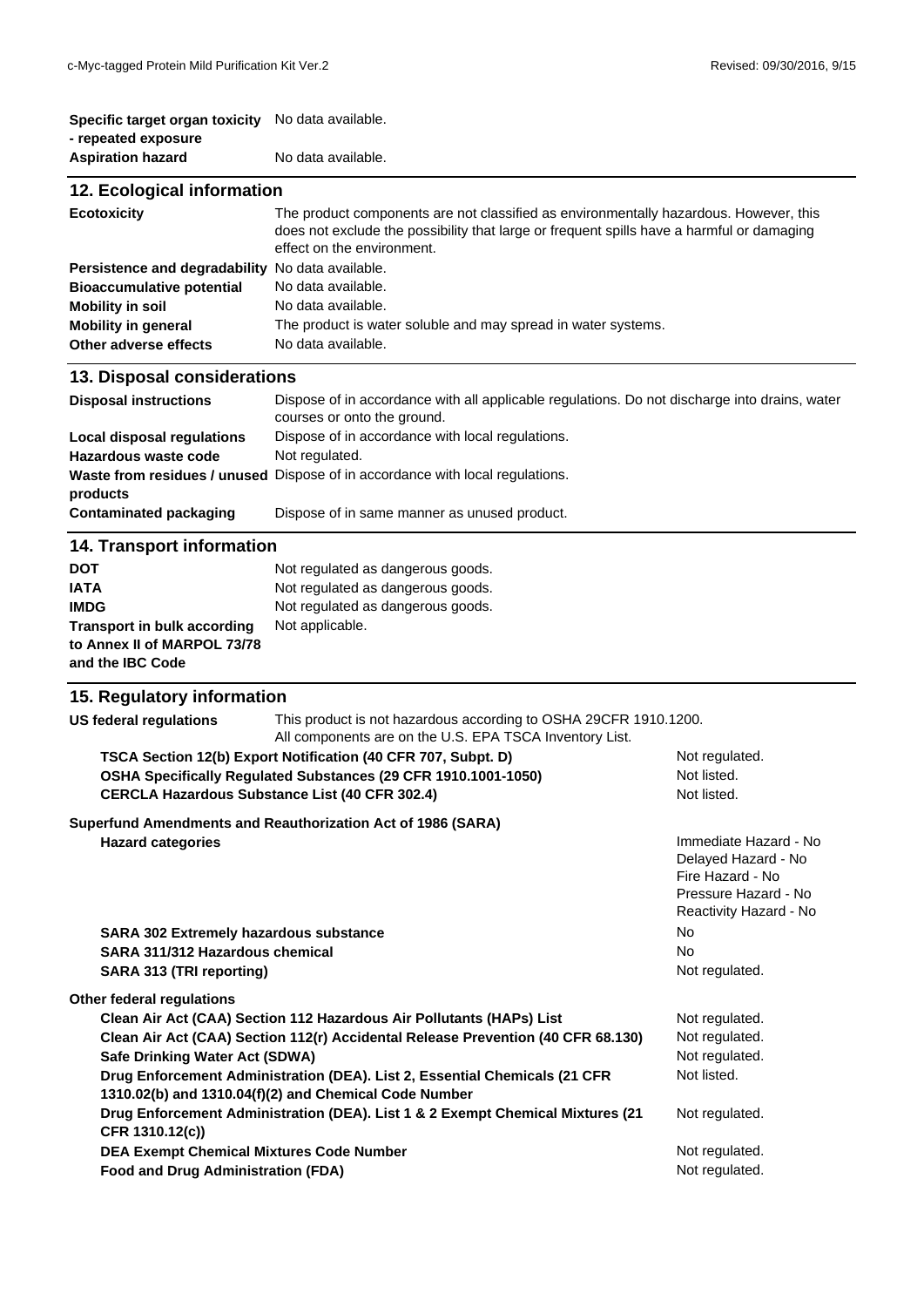| US state regulations<br>This product does not contain a chemical known to the State of California to cause cancer.<br>birth defects or other reproductive harm. |                                                                                  |                        |            |
|-----------------------------------------------------------------------------------------------------------------------------------------------------------------|----------------------------------------------------------------------------------|------------------------|------------|
| Massachusetts RTK - Substance List                                                                                                                              |                                                                                  | Not regulated.         |            |
| New Jersey Worker and Community Right-to-Know Act                                                                                                               |                                                                                  | Not regulated.         |            |
| Pennsylvania RTK - Hazardous Substances                                                                                                                         |                                                                                  | Not regulated.         |            |
| <b>Rhode Island RTK</b>                                                                                                                                         |                                                                                  | Not regulated.         |            |
|                                                                                                                                                                 | <b>California Proposition 65 - Carcinogens &amp; Reproductive Toxicity (CRT)</b> | Not listed.            |            |
| International Inventories                                                                                                                                       |                                                                                  |                        |            |
| Country(s) or region                                                                                                                                            | Inventory name                                                                   | On inventory (yes/no)* |            |
| <b>Australia</b>                                                                                                                                                | Australian Inventory of Chemical Substances (AICS)                               |                        | Yes        |
| Canada                                                                                                                                                          | Domestic Substances List (DSL)                                                   |                        | Yes        |
| Canada                                                                                                                                                          | Non-Domestic Substances List (NDSL)                                              |                        | No.        |
| China                                                                                                                                                           | Inventory of Existing Chemical Substances in China (IECSC)                       |                        | Yes        |
| <b>Europe</b>                                                                                                                                                   | <b>EC</b> Inventory                                                              |                        | <b>Yes</b> |
| Japan                                                                                                                                                           | Inventory of Existing and New Chemical Substances (ENCS)                         |                        | Yes        |
| Korea                                                                                                                                                           | Existing Chemicals List (ECL)                                                    |                        | <b>Yes</b> |
| <b>New Zealand</b>                                                                                                                                              | New Zealand Inventory                                                            |                        | Yes        |
| <b>Philippines</b>                                                                                                                                              | Philippine Inventory of Chemicals and Chemical Substances (PICCS)                |                        | Yes        |
| <b>United States &amp; Puerto</b>                                                                                                                               | Toxic Substances Control Act (TSCA) Inventory                                    |                        | Yes        |

#### **Rico**

\*A "Yes" indicates this product complies with the inventory requirements administered by the governing country(s). A "No" indicates that one or more components of the product are not listed or exempt from listing on the inventory administered by the governing country(s).

#### **16. Other information**

| <b>Issue date</b>          | 01/30/2016                                                                                                                                                                                                                    |
|----------------------------|-------------------------------------------------------------------------------------------------------------------------------------------------------------------------------------------------------------------------------|
| <b>Revision date</b>       | 09/30/2016                                                                                                                                                                                                                    |
| <b>Version</b>             | 10                                                                                                                                                                                                                            |
| <b>Further information</b> | Not available.                                                                                                                                                                                                                |
| <b>Disclaimer</b>          | This information is provided without warranty. The information is believed to be correct. This<br>information should be used to make an independent determination of the methods to<br>safeguard workers and the environment. |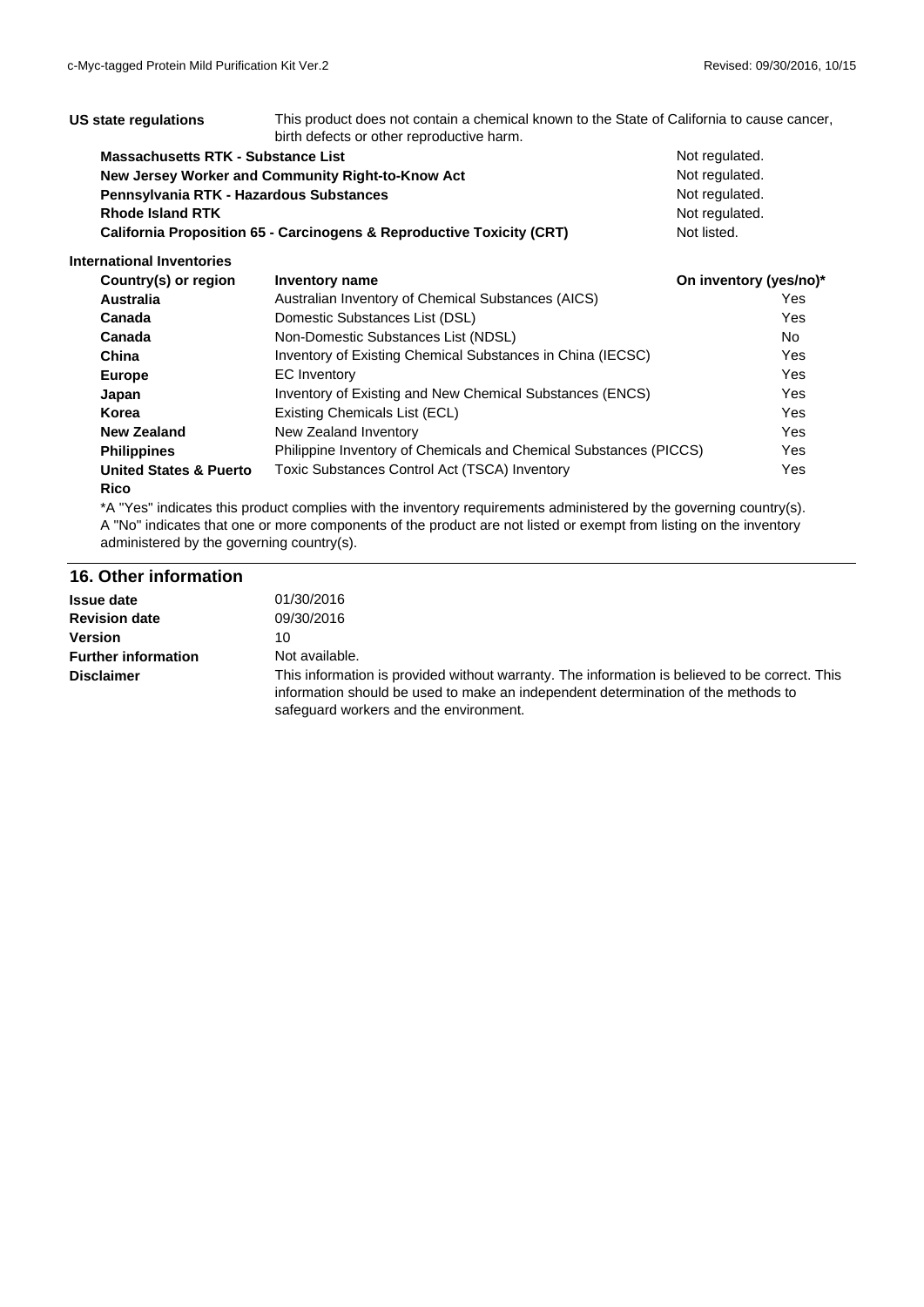

# **SAFETY DATA SHEET**

| 1. Identification                                            |                                                      |  |  |
|--------------------------------------------------------------|------------------------------------------------------|--|--|
| <b>Product identifier</b>                                    | c-Myc-tagged Protein Mild Purification Kit Ver.2     |  |  |
|                                                              | Anti-c-Myc-tag Beads                                 |  |  |
| Other means of identification                                |                                                      |  |  |
| <b>Product code</b>                                          | 3305,3305A                                           |  |  |
| Recommended use                                              | Research use only.                                   |  |  |
| <b>Recommended restrictions</b>                              | None known.                                          |  |  |
| Manufacturer / Importer / Supplier / Distributor information |                                                      |  |  |
| <b>Manufacturer and</b>                                      | Medical & Biological Laboratories (MBL) Co., Ltd.    |  |  |
| Supplier (Asia)                                              | 4-5-3 Sakae, Naka-ku, Nagoya, Aichi 460-0008, Japan  |  |  |
| <b>Telephone number</b>                                      | +81-52-238-1901 (Monday to Friday, 9 AM to 5 PM JST) |  |  |
| <b>Fax</b>                                                   | +81-52-238-1440                                      |  |  |
| E-mail                                                       | sds-support@mbl.co.jp                                |  |  |
| <b>URL</b>                                                   | http://www.mbl.co.jp/e/index.html                    |  |  |
| <b>Contact person</b>                                        | <b>SDS Support</b>                                   |  |  |
| <b>Supplier</b>                                              | <b>MBL</b> International Corporation                 |  |  |
|                                                              | 15A Constitution Way, Woburn, MA 01801, USA          |  |  |
| <b>Telephone number</b>                                      | +1-800-200-5459, option 3                            |  |  |
| Fax                                                          | +1-781-939-6963                                      |  |  |
| E-mail                                                       | tech@mblintl.com                                     |  |  |
| <b>URL</b>                                                   | http://www.mblintl.com/                              |  |  |
| <b>Contact person</b>                                        | <b>Technical Service</b>                             |  |  |
|                                                              |                                                      |  |  |

## **2. Hazard(s) identification**

| <b>Physical hazards</b>        | Not classified.                            |
|--------------------------------|--------------------------------------------|
| <b>Health hazards</b>          | Not classified.                            |
| <b>OSHA hazard(s)</b>          | Not classified.                            |
| Label elements                 |                                            |
| Hazard symbol                  | None.                                      |
| <b>Signal word</b>             | None.                                      |
| <b>Hazard statement</b>        | None.                                      |
| <b>Precautionary statement</b> |                                            |
| <b>Prevention</b>              | Observe good industrial hygiene practices. |
| <b>Response</b>                | Wash hands after handling.                 |
| <b>Storage</b>                 | None.                                      |
| <b>Disposal</b>                | None.                                      |
| Hazard(s) not otherwise        | None.                                      |
| classified (HNOC)              |                                            |

# **3. Composition/Information on ingredients**

| <b>Mixtures</b>                                                                                                       |                                                                                                                         |                   |            |  |
|-----------------------------------------------------------------------------------------------------------------------|-------------------------------------------------------------------------------------------------------------------------|-------------------|------------|--|
| <b>Chemical name</b><br>reaction mass of: 5-chloro-2-methyl-4-isothiazolin-3-one<br>and 2-methyl-4-isothiazolin-3-one |                                                                                                                         | <b>CAS number</b> | %<br>< 0.1 |  |
|                                                                                                                       |                                                                                                                         | 55965-84-9        |            |  |
| <b>Composition comments</b>                                                                                           | All concentrations are in percent by weight unless ingredient is a gas. Gas concentrations<br>are in percent by volume. |                   |            |  |

### **4. First-aid measures**

**Inhalation** Under normal conditions of intended use, this material is not expected to be an inhalation hazard.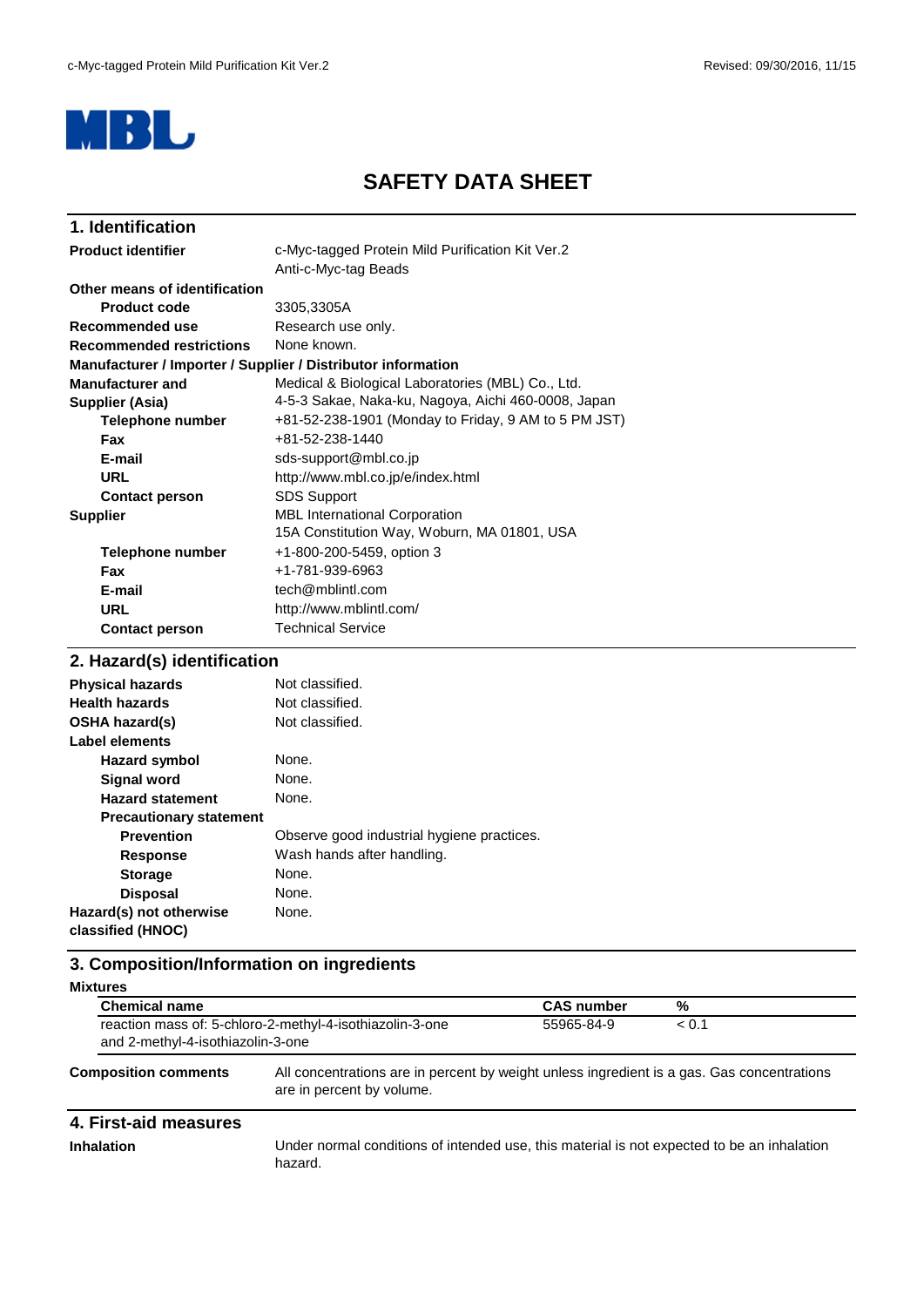| <b>Skin contact</b>                                                                                 | Remove contaminated clothing. Dry skin with paper towel or similar. Get medical attention if<br>irritation develops or persists.                                                                                                               |
|-----------------------------------------------------------------------------------------------------|------------------------------------------------------------------------------------------------------------------------------------------------------------------------------------------------------------------------------------------------|
| Eye contact                                                                                         | Rinse immediately with plenty of water, also under the eyelids. Get medical attention if<br>irritation develops or persists.                                                                                                                   |
| Ingestion                                                                                           | Drink plenty of water. Get medical attention if any discomfort occurs.                                                                                                                                                                         |
| Most important symptoms/<br>effects, acute and delayed                                              | Dry skin.                                                                                                                                                                                                                                      |
| Indication of immediate                                                                             | Treat symptomatically.                                                                                                                                                                                                                         |
| medical attention and special                                                                       |                                                                                                                                                                                                                                                |
| treatment needed                                                                                    |                                                                                                                                                                                                                                                |
| <b>General information</b>                                                                          | Get medical attention if any discomfort develops.                                                                                                                                                                                              |
| 5. Fire-fighting measures                                                                           |                                                                                                                                                                                                                                                |
|                                                                                                     | Suitable extinguishing media Use fire-extinguishing media appropriate for surrounding materials.                                                                                                                                               |
| Unsuitable extinguishing<br>media                                                                   | None known.                                                                                                                                                                                                                                    |
| Specific hazards arising from None known.<br>the chemical                                           |                                                                                                                                                                                                                                                |
| and precautions for<br>firefighters                                                                 | Special protective equipment Self-contained breathing apparatus, operated in positive pressure mode and full protective<br>clothing must be worn in case of fire.                                                                              |
| Fire-fighting equipment/<br><b>instructions</b>                                                     | Move containers from fire area if you can do that without risk. Use water spray to cool<br>unopened containers. Prevent entry to sewers and public waters.                                                                                     |
| 6. Accidental release measures                                                                      |                                                                                                                                                                                                                                                |
| <b>Personal precautions,</b><br>protective equipment and<br>emergency procedures                    | Avoid contact with eyes and prolonged skin contact. For personal protection, see Section 8<br>of the SDS.                                                                                                                                      |
| <b>Methods and materials for</b><br>containment and cleaning up<br><b>Environmental precautions</b> | Absorb spillage with suitable absorbent material. Flush contaminated area thoroughly with<br>water, following removal of the spillage. For waste disposal, see Section 13 of the SDS.<br>Prevent further leakage or spillage if safe to do so. |

# **7. Handling and storage**

|                                                                    | <b>Precautions for safe handling</b> Avoid contact with eyes and prolonged skin contact. Wash hands after handling. Observe<br>good industrial hygiene practices. |
|--------------------------------------------------------------------|-------------------------------------------------------------------------------------------------------------------------------------------------------------------|
| Conditions for safe storage,<br>including any<br>incompatibilities | Keep container tightly closed.                                                                                                                                    |

# **8. Exposure controls/personal protection**

| Occupational exposure limits<br><b>Biological limit values</b><br>Appropriate engineering | No exposure limits noted for ingredient(s).<br>No biological exposure limits noted for the ingredient(s).<br>Ensure adequate ventilation is available, especially in confined areas. |
|-------------------------------------------------------------------------------------------|--------------------------------------------------------------------------------------------------------------------------------------------------------------------------------------|
| controls                                                                                  |                                                                                                                                                                                      |
|                                                                                           | Individual protection measures, such as personal protective equipment                                                                                                                |
| <b>Eye/face protection</b>                                                                | Risk of splashes: Wear safety glasses with side shields.                                                                                                                             |
| <b>Skin protection</b>                                                                    |                                                                                                                                                                                      |
| <b>Hand protection</b>                                                                    | Risk of contact: Wear protective gloves. Suitable gloves can be recommended by the glove<br>supplier.                                                                                |
| Other                                                                                     | Wear appropriate clothing to prevent repeated or prolonged skin contact.                                                                                                             |
| <b>Respiratory protection</b>                                                             | Where excessive vapor, mist or dust may result, use NIOSH approved respiratory protection<br>equipment.                                                                              |
| <b>Thermal hazards</b>                                                                    | Wear appropriate thermal protective clothing, when necessary.                                                                                                                        |
| <b>General hygiene</b><br>considerations                                                  | Handle in accordance with good industrial hygiene and safety practice. Wash hands after<br>handling. Routinely wash work clothing and protective equipment to remove contaminants.   |

# **9. Physical and chemical properties**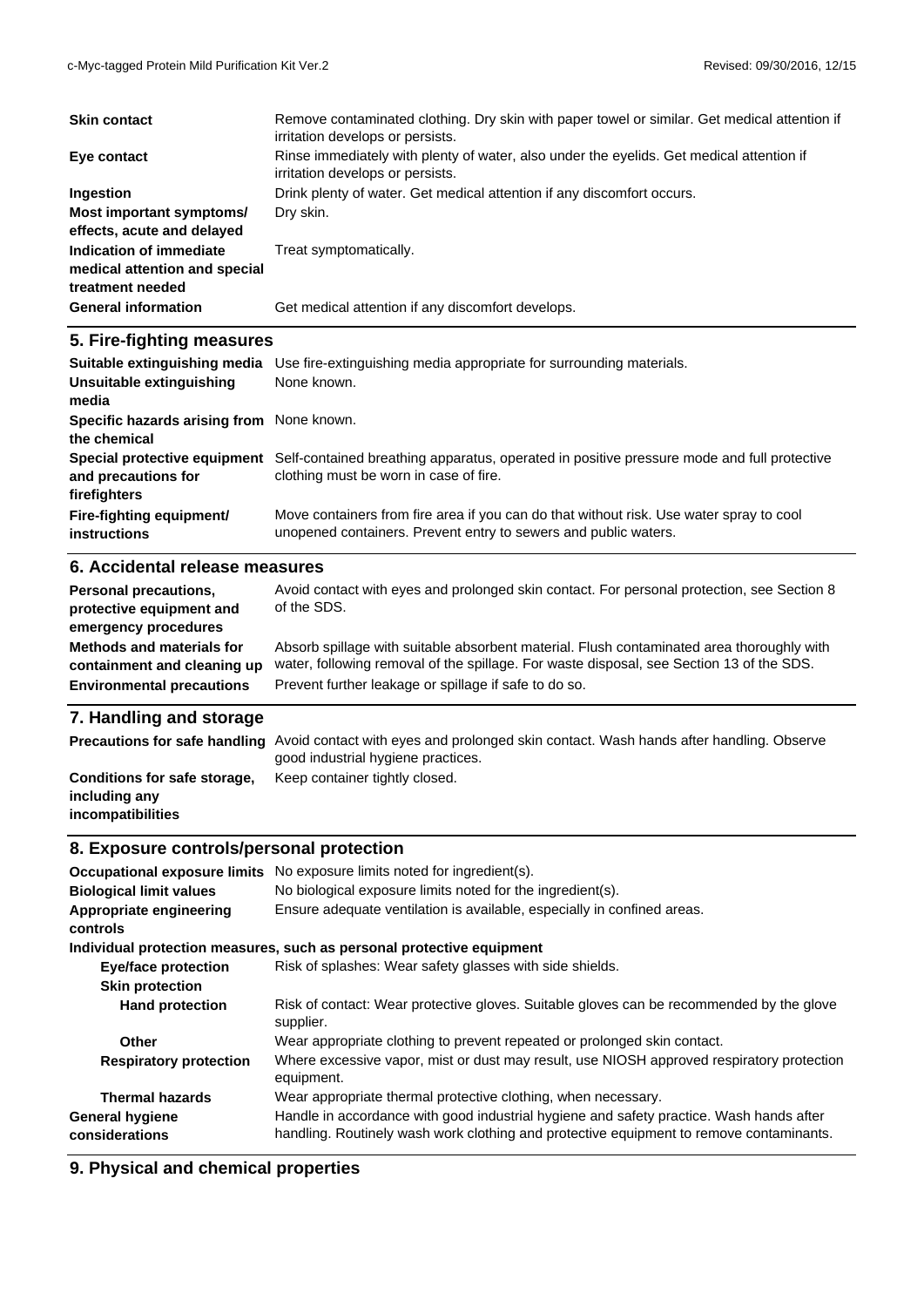| Appearance                                   |                                                                             |
|----------------------------------------------|-----------------------------------------------------------------------------|
| <b>Physical state</b>                        | Opaque suspension (50% beads).                                              |
| <b>Form</b>                                  | Suspension.                                                                 |
| Color                                        | White (agarose beads). Dark brown (magnetic beads, magnetic agarose beads). |
| Odor                                         | Odorless.                                                                   |
| <b>Odor threshold</b>                        | Not available.                                                              |
| рH                                           | Neutral.                                                                    |
| <b>Melting point/freezing point</b>          | Not available.                                                              |
| Initial boiling point and                    | Not available.                                                              |
| boiling range                                |                                                                             |
| <b>Flash point</b>                           | Not available.                                                              |
| <b>Evaporation rate</b>                      | Not available.                                                              |
| Flammability (solid, gas)                    | Not applicable.                                                             |
| Upper/lower flammability or explosive limits |                                                                             |
| <b>Flammability limit</b>                    | Not available.                                                              |
| - lower (%)                                  |                                                                             |
| <b>Flammability limit</b>                    | Not available.                                                              |
| - upper $(\%)$                               |                                                                             |
| Vapor pressure                               | Not available.                                                              |
| Vapor density                                | Not available.                                                              |
| <b>Relative density</b>                      | Not available.                                                              |
| Solubility(ies)                              | Soluble in water.                                                           |
| <b>Partition coefficient</b>                 | Not available.                                                              |
| (n-octanol/water)                            |                                                                             |
| <b>Auto-ignition temperature</b>             | Not available.                                                              |
| <b>Decomposition temperature</b>             | Not available.                                                              |
| <b>Viscosity</b>                             | Not available.                                                              |
|                                              |                                                                             |

### **10. Stability and reactivity**

| <b>Reactivity</b><br><b>Chemical stability</b><br><b>Possibility of hazardous</b><br>reactions | The product is non-reactive under normal conditions of use, storage and transport.<br>Stable at normal conditions.<br>Hazardous polymerization does not occur. Hazardous reactions do not occur. |
|------------------------------------------------------------------------------------------------|--------------------------------------------------------------------------------------------------------------------------------------------------------------------------------------------------|
| <b>Conditions to avoid</b><br>Incompatible materials                                           | None known.<br>None known.                                                                                                                                                                       |
| <b>Hazardous decomposition</b><br>products                                                     | None known.                                                                                                                                                                                      |

## **11. Toxicological information**

#### **Information on likely routes of exposure**

| Ingestion                                                                          | Large quantities: May cause discomfort if swallowed.                                                  |
|------------------------------------------------------------------------------------|-------------------------------------------------------------------------------------------------------|
| <b>Inhalation</b>                                                                  | Under normal conditions of intended use, this material is not expected to be an inhalation<br>hazard. |
| <b>Skin contact</b>                                                                | Prolonged contact may cause dryness of the skin.                                                      |
| Eye contact                                                                        | Direct contact with eyes may cause temporary irritation.                                              |
| Symptoms related to the<br>physical, chemical and<br>toxicological characteristics | Dry skin.                                                                                             |
| Information on toxicological effects                                               |                                                                                                       |
| <b>Acute toxicity</b>                                                              | Large quantities: May cause discomfort if swallowed.                                                  |
| <b>Skin corrosion/irritation</b>                                                   | May cause mild skin irritation.                                                                       |
| Serious eye damage/eye                                                             | May cause eye irritation.                                                                             |
| <b>Respiratory sensitization</b>                                                   | No data available.                                                                                    |
| <b>Skin sensitization</b>                                                          | No data available.                                                                                    |
| Germ cell mutagenicity                                                             | No data available.                                                                                    |
| Carcinogenicity                                                                    | No data available.                                                                                    |
| <b>Reproductive toxicity</b>                                                       | No data available.                                                                                    |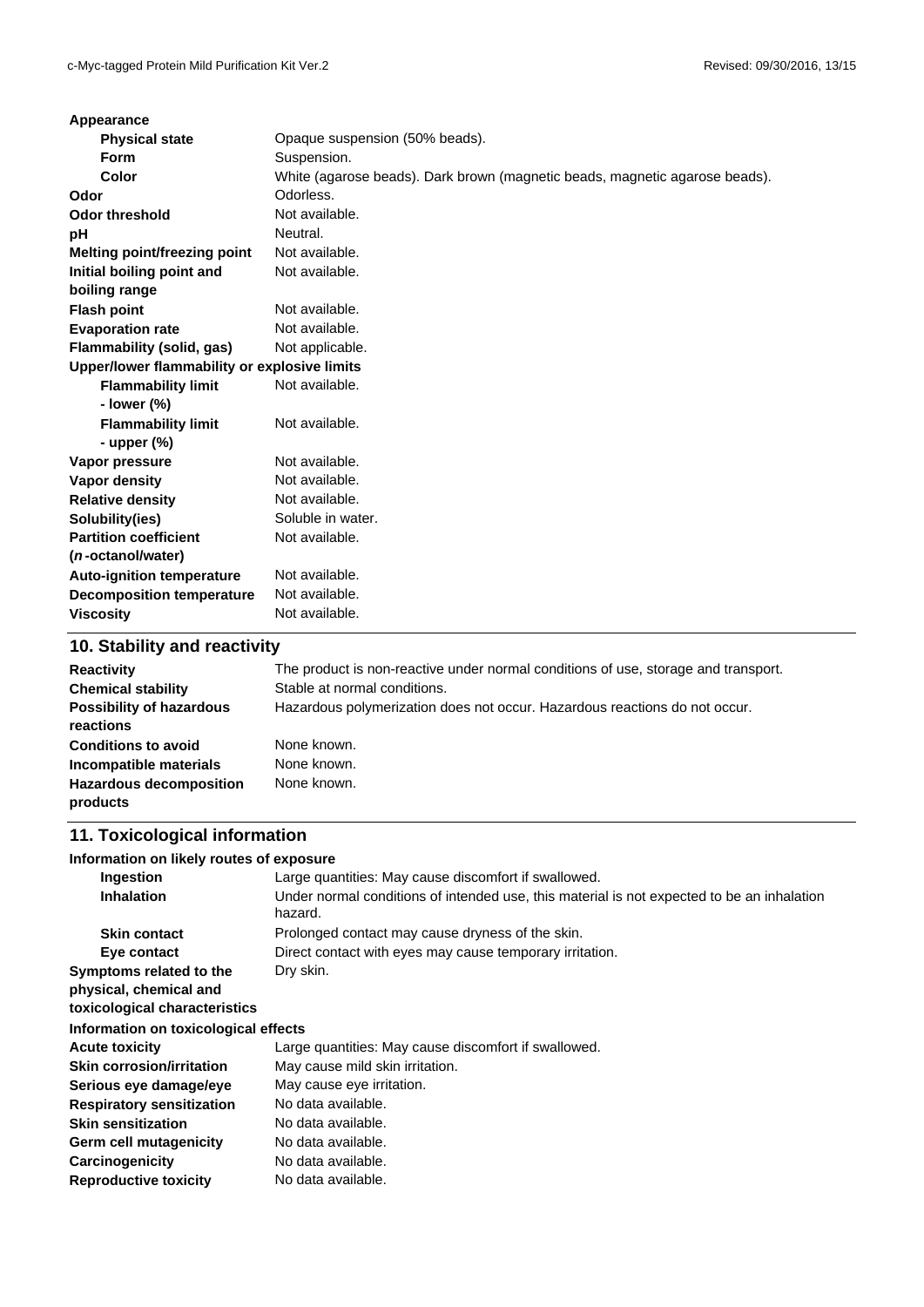| Specific target organ toxicity No data available. |
|---------------------------------------------------|
|                                                   |
| No data available.                                |
|                                                   |
| No data available.                                |
|                                                   |

### **12. Ecological information**

| <b>Ecotoxicity</b>                               | The product components are not classified as environmentally hazardous. However, this<br>does not exclude the possibility that large or frequent spills have a harmful or damaging<br>effect on the environment. |  |
|--------------------------------------------------|------------------------------------------------------------------------------------------------------------------------------------------------------------------------------------------------------------------|--|
| Persistence and degradability No data available. |                                                                                                                                                                                                                  |  |
| <b>Bioaccumulative potential</b>                 | No data available.                                                                                                                                                                                               |  |
| <b>Mobility in soil</b>                          | Expected to be highly mobile in soil.                                                                                                                                                                            |  |
| <b>Mobility in general</b>                       | The product is water soluble and may spread in water systems.                                                                                                                                                    |  |
| Other adverse effects                            | No data available.                                                                                                                                                                                               |  |

#### **13. Disposal considerations**

| <b>Disposal instructions</b><br>Local disposal regulations<br>Hazardous waste code | Dispose of in accordance with all applicable regulations. Do not discharge into drains, water<br>Dispose of in accordance with local regulations.<br>Not regulated.<br><b>Waste from residues / unused</b> Dispose of in accordance with local regulations. |
|------------------------------------------------------------------------------------|-------------------------------------------------------------------------------------------------------------------------------------------------------------------------------------------------------------------------------------------------------------|
| products                                                                           |                                                                                                                                                                                                                                                             |
| Contaminated packaging                                                             | Dispose of in same manner as unused product.                                                                                                                                                                                                                |
| <b>14. Transport information</b>                                                   |                                                                                                                                                                                                                                                             |
| <b>DOT</b>                                                                         | Not regulated as dangerous goods.                                                                                                                                                                                                                           |
| <b>IATA</b>                                                                        | Not regulated as dangerous goods.                                                                                                                                                                                                                           |
| <b>IMDG</b>                                                                        | Not regulated as dangerous goods.                                                                                                                                                                                                                           |
| <b>Transport in bulk according</b>                                                 | Not applicable.                                                                                                                                                                                                                                             |
| to Annex II of MARPOL 73/78                                                        |                                                                                                                                                                                                                                                             |

# **and the IBC Code**

#### **15. Regulatory information**

| This product is not hazardous according to OSHA 29CFR 1910.1200.<br><b>US federal regulations</b><br>All components are on the U.S. EPA TSCA Inventory List. |                                                                                                                                         |                                                                                                                    |
|--------------------------------------------------------------------------------------------------------------------------------------------------------------|-----------------------------------------------------------------------------------------------------------------------------------------|--------------------------------------------------------------------------------------------------------------------|
|                                                                                                                                                              | TSCA Section 12(b) Export Notification (40 CFR 707, Subpt. D)                                                                           | Not regulated.                                                                                                     |
|                                                                                                                                                              | OSHA Specifically Regulated Substances (29 CFR 1910.1001-1050)                                                                          | Not listed.                                                                                                        |
|                                                                                                                                                              | <b>CERCLA Hazardous Substance List (40 CFR 302.4)</b>                                                                                   | Not listed.                                                                                                        |
|                                                                                                                                                              | Superfund Amendments and Reauthorization Act of 1986 (SARA)                                                                             |                                                                                                                    |
| <b>Hazard categories</b>                                                                                                                                     |                                                                                                                                         | Immediate Hazard - No<br>Delayed Hazard - No<br>Fire Hazard - No<br>Pressure Hazard - No<br>Reactivity Hazard - No |
| <b>SARA 302 Extremely hazardous substance</b>                                                                                                                |                                                                                                                                         | <b>No</b>                                                                                                          |
| SARA 311/312 Hazardous chemical                                                                                                                              |                                                                                                                                         | <b>No</b>                                                                                                          |
| SARA 313 (TRI reporting)                                                                                                                                     |                                                                                                                                         | Not regulated.                                                                                                     |
| Other federal regulations                                                                                                                                    |                                                                                                                                         |                                                                                                                    |
|                                                                                                                                                              | Clean Air Act (CAA) Section 112 Hazardous Air Pollutants (HAPs) List                                                                    | Not regulated.                                                                                                     |
| Clean Air Act (CAA) Section 112(r) Accidental Release Prevention (40 CFR 68.130)                                                                             |                                                                                                                                         | Not regulated.                                                                                                     |
| Safe Drinking Water Act (SDWA)                                                                                                                               |                                                                                                                                         | Not regulated.                                                                                                     |
| <b>Food and Drug Administration (FDA)</b>                                                                                                                    |                                                                                                                                         | Not regulated.                                                                                                     |
| US state regulations                                                                                                                                         | This product does not contain a chemical known to the State of California to cause cancer,<br>birth defects or other reproductive harm. |                                                                                                                    |
| <b>Massachusetts RTK - Substance List</b>                                                                                                                    |                                                                                                                                         | Not regulated.                                                                                                     |
| New Jersey Worker and Community Right-to-Know Act                                                                                                            |                                                                                                                                         | Not regulated.                                                                                                     |